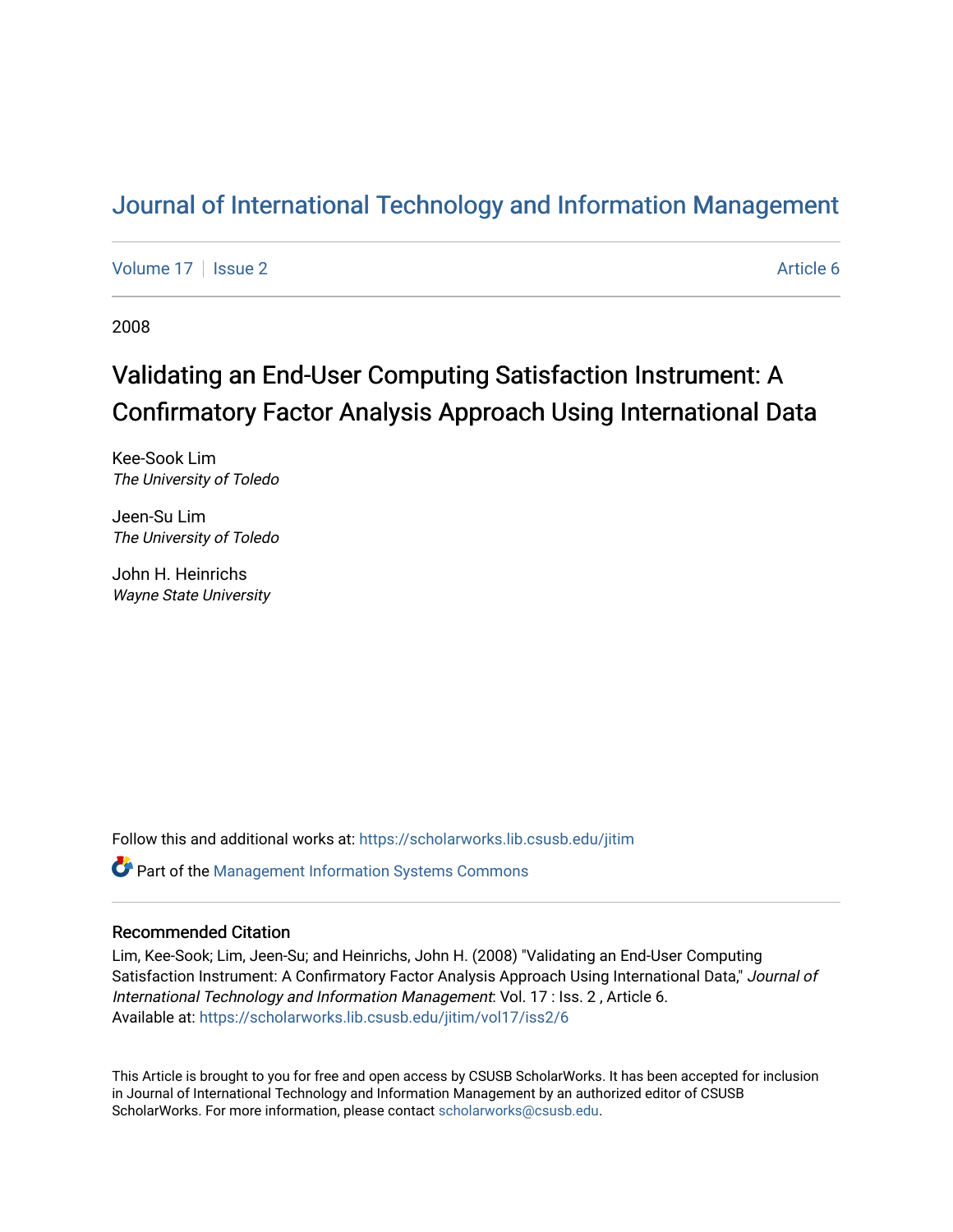### **Validating an End-User Computing Satisfaction Instrument: A Confirmatory Factor Analysis Approach Using International Data**

**Kee-Sook Lim Jeen-Su Lim The University of Toledo USA** 

#### **John H. Heinrichs Wayne State University USA**

#### **ABSTRACT**

*This study evaluates the construct validity of an end-user computing satisfaction scale in the context of the Korean culture. The structure and dimensionality, reliability and validity of an end-user computing satisfaction (EUCS) instrument were cross-validated using data obtained from 108 managers of Korean firms in the context of the end-user satisfaction with their office information system. The results of this study are generally consistent with previous findings regarding the measurement property of this instrument. However, Korean data also supports the five correlated first-order factors model. Managerial and research implications of the identified results are discussed.* 

#### **INTRODUCTION**

Many studies have been conducted to explore the concept of user satisfaction with information systems and to examine the validity of measures of user satisfaction with information systems. User information system satisfaction (UISS) refers to the extent to which end-users perceive that an available information system meets their information requirements and needs. UISS has received significant attention in the literature because UISS is considered as a surrogate measure of information system success (Au, Ngai & Cheng, 2002; Galletta & Lederer, 1989). The reasons for user satisfaction being widely used as a measure of information system success include the availability of reliable measurement tools and their high face validity (DeLone & McLean, 1992). User information system satisfaction is often used as an indicator of user perception of the effectiveness and success of a management information system (Akbulut & Motwani, 2005; Bailey & Pearson, 1983; Doll & Torkzadeh, 1988).

Although there have been several definitions and measures of end-user computing satisfaction (EUCS) (Bailey & Pearson, 1983; Doll & Torkzedah, 1988; Ives, Olson & Baroudi, 1983), Doll and Torkzadeh's end-user computing satisfaction (EUCS) instrument has been widely used as an end-user computing satisfaction measure that is relevant to specific software or information system applications. Their five-component model is based on a specific information system satisfaction of end-users. The five-component model consists of the accuracy, content, ease-ofuse, format, and timeliness for the information system application. In addition, cross-cultural studies of end-user information system satisfaction have been conducted in many countries (McHaney, Hightower & Pearson, 2002; de Madariaga, 2004). In their comprehensive review of the relationship of culture with information and information technologies, Leidner and Kayworth (2006) reported that differences in culture could account for information technology use and outcome. They indicated that certain cultural values are related to user satisfaction and successful implementation of information systems. Similarly, Jones et al. (2003) reported cultural differences in the perception and use of EDI in a global setting. With increased globalization and the cross-cultural teamwork environment, information system implementation issues across countries are becoming more important. This new trend calls for extending research on end-user information system satisfaction and validating existing instruments in other countries (McHaney, Hightower & Pearson, 2002). This study recognizes the importance of the cross-cultural validation research requirement and continues this research stream.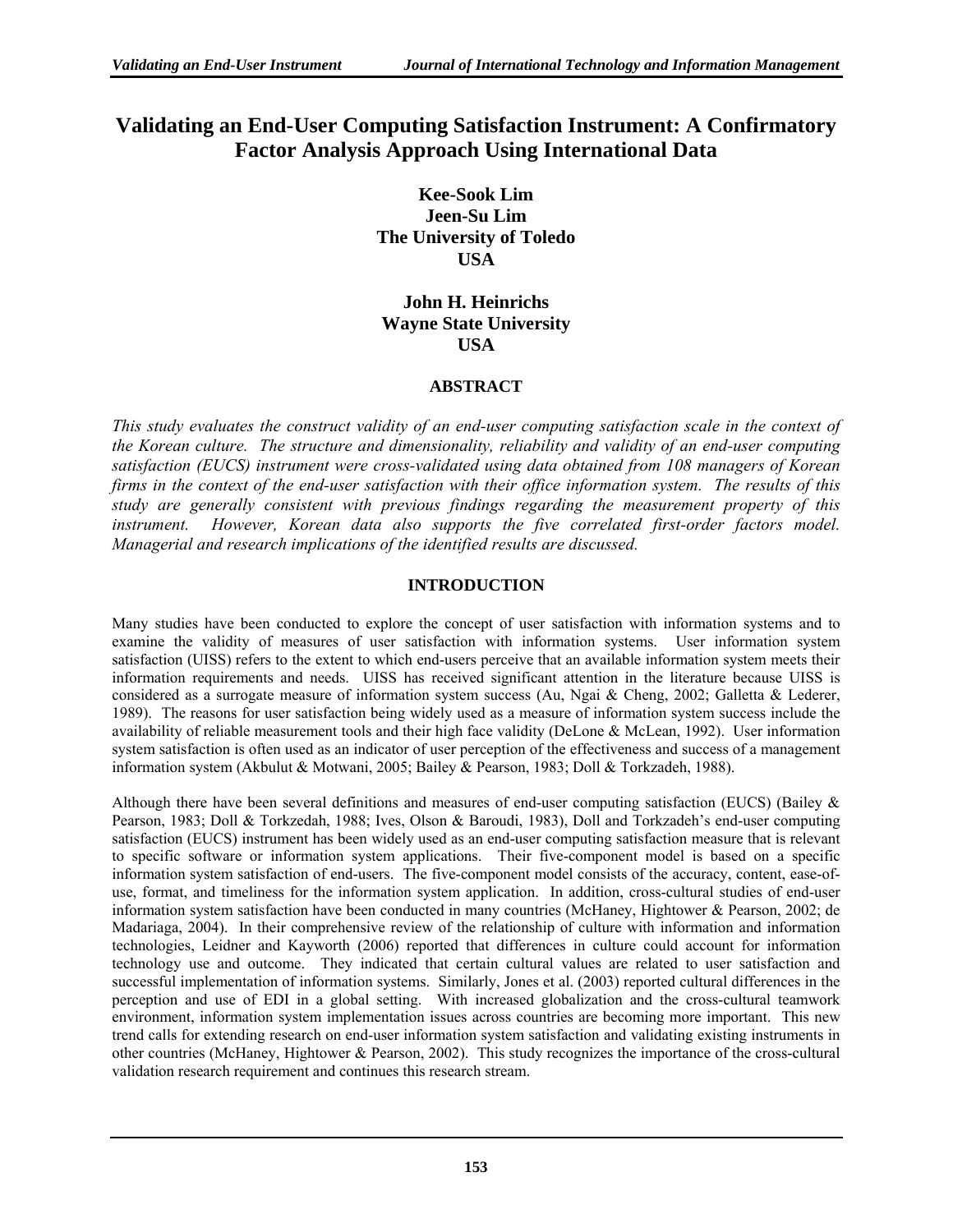Thus, a further cross-cultural extension of the existing end-user computing satisfaction instrument is warranted. The purpose of the current study, therefore, is to examine the construct validity of Doll and Torkzadeh's end-user computing satisfaction instrument in South Korea. The validation of the instrument is performed by assessing the end-user satisfaction of office information system by managers in various South Korean firms.

#### **CONCEPTUAL BACKGROUND**

In the past, many researchers have utilized the measurement of end-user satisfaction as a surrogate measure of the success of a specific application (Bailey & Pearson, 1983; DeLone & McLean, 1992; Ives & Olson, 1984). According to Doll and Torkzadeh (1988), end-user satisfaction represents the affective attitude towards a specific computer software application. Doll and Torkzadeh (1988) developed a 12-item end-user computing satisfaction instrument. Conceptualizing end-user satisfaction as a multifaceted construct, they developed five subscales that measure end-user satisfaction. Their conceptualization includes five subscales of the accuracy, content, ease-of-use, format, and timeliness of a computer software application and a single overall second-order construct labeled EUCS. These subscales represent the usefulness and user-friendliness of a specific computer software application.

Many researchers reported cross-validation of the scale and related measurement models using different types of software applications and varying samples sizes (Doll & Xia, 1997; Doll, Xia & Torkzadeh, 1994; Doll, Raghunathan, Lim & Gupta, 1995; Hendrickson, Glorfeld & Cronan, 1994; Hendrickson, Massey & Cronan, 1993; McHaney & Cronan, 1998; McHaney, Hightower & White, 1999; Somers, Nelson & Karimi, 2003). Doll and Torkzadeh's EUCS instrument has been validated with voice mail and e-mail applications (Adams, Nelson & Todd, 1992), software applications on either a mainframe or PC/desktop (Hendrickson, Glorfeld & Cronan, 1994), telephone interactive voice response systems (Downing, 1999), data warehouses (Chen, Soliman, Mao & Frolick, 2000), and ERP systems (Somers, Nelson & Karimi, 2003). While these studies evaluated reliability and construct validity using various software applications, cross-cultural validation of this instrument has been quite limited. One such cross-cultural validation study was reported by McHaney, Hightower and Pearson (2002) using Taiwanese endusers of business software applications. As many previous studies (Calhoun, Teng & Cheon, 2002; Harper & Utley, 2001; Kanungo, 1998; McDermott & Stock, 1999; Rose, Evaristo & Straub, 2003) reported significant linkages of cultural values to user satisfaction and information system implementation success, it becomes increasingly important to validate existing measurement scales in different cultural contexts.

#### *Cultural Difference Dimensions*

Seminal works by Hofstede (1980, 1983) and others (e.g. Nath & Murthy, 2004) have recognized the importance of cultural differences in work-related values of end-users, and they proposed several characteristics to identify and differentiate the impact of culture on their satisfaction. While a majority of the previous UISS scale validation efforts were conducted using United States samples, this study utilized a Korean sample to validate the scale. Therefore, to examine the possible cultural differences in scale validation outcomes, this section will discuss the difference in cultural characteristics between the United States and Korea. Among the four dimensions identified by Hofstede, the United States and Korean cultures show differences in the "collectivism versus individualism" and "weak versus strong uncertainty avoidance" dimensions.

The Asian culture (e.g., Korea and Japan) is characterized as "collectivist," while the American culture is identified as "individualist" (Hofstede, 1983). In a collectivist society where the ties among individuals are strong, everyone is responsible to look after the interest of the group as a whole. Individuals in this society consider the effects of their decisions on other members of the group (e.g., family, schools, associations, firms). Whereas, in an individualist society, the ties among individuals are weak and therefore, individuals make decisions with regard to only their interests and satisfaction.

The uncertainty avoidance dimension deals with how individuals live with the uncertainty of the future. The United States culture is identified as a "weak uncertainty avoidance" culture. In this culture, individuals accept each day as it comes and take risks rather easily. They have a natural tendency to feel relatively secure. The Korean culture is identified as a "strong uncertainty avoidance" culture. In this culture, individuals minimize or avoid risk. They use institutions and use tools such as technology to create security.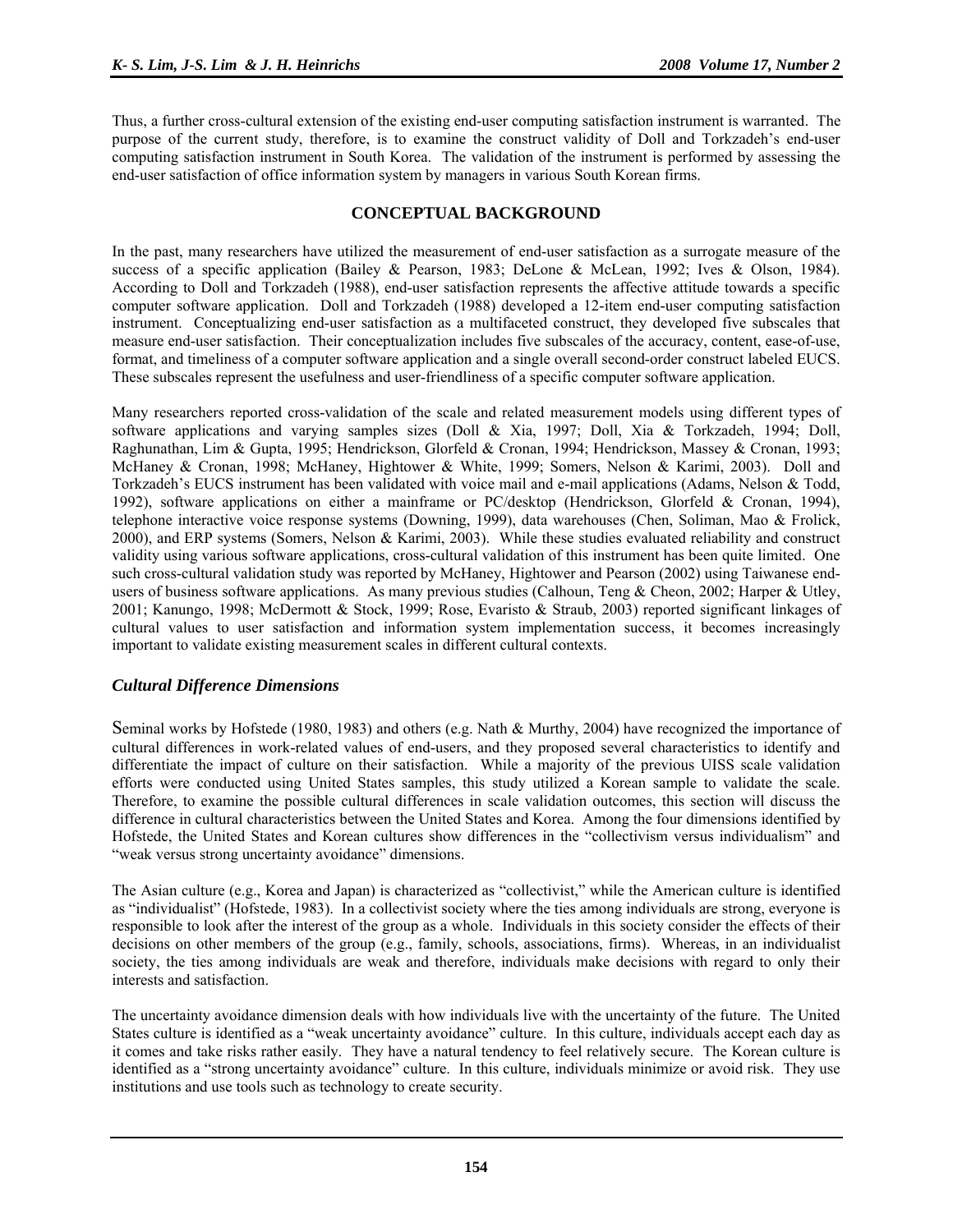Building on the Hofstede's work, many researchers have investigated the impact of these cultural differences in information technology adoption, application, and usage. Straub (1994) investigated differences in the way firms diffuse information technology in Japan and the United States. He reported that United States firms preferred using electronic mail over fax machines; while Japanese firms preferred using fax machines over e-mail. He attributed these technological diffusion differences to the cultural avoidance of the uncertainty dimension. Couger (1986) reported significant cultural differences between Singapore and the United States in the motivation of analysts and programmers. Watson, Ho, and Raman (1994) reported similar cultural differences in decision support system group behavior. They reported greater pre-meeting agreement for Singaporean groups and larger agreement shift for the United States groups. Gefen and Straub (1997) identified cultural influence on gender differences in the perception and use of e-mail. Chu, Spires, and Sueyoshi (1999) reported differences in choice behavior and the use of decision aids between participants from Japan and the United States. These studies suggest that user information system satisfaction could be influenced by cultural differences.

#### *Alternative Factor Structure Models*

Doll, Xia, and Torkzadeh (1994) proposed four alternative models of factor structure. The four alternative factor structure models are presented in Figures 1 through 4. Figure 1 presents the one first-order factor model. In this model, one first-order factor accounts for all the common variances among the 12 items of the EUCS. Under this model, a summated score of the 12 individual items can be used to represent the overall satisfaction construct (Simon, 2000). Figure 2 presents the five uncorrelated first-order factors model. This model hypothesized that the 12 items form into 5 orthogonal first-order factors defined as accuracy, content, ease-of-use, format, and timeliness.

#### **Figure 1: Model 1 – One First-Order Factor Model.**

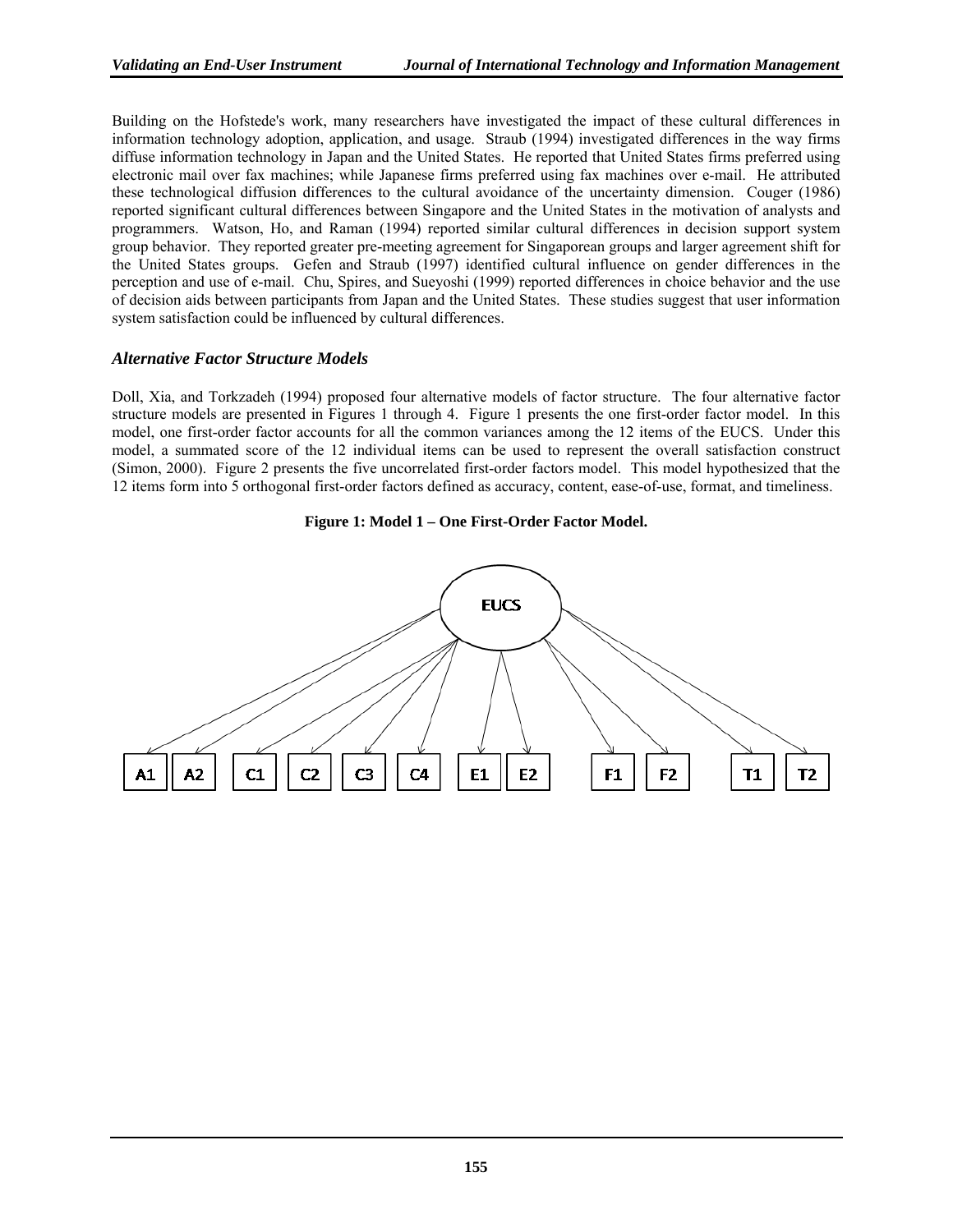

**Figure 2: Model 2 – Five Uncorrelated First-Order Factors Model.** 

Figure 3 presents the five correlated first-order factors model. This model presumes that the five first-order factors are correlated with each other. Figure 4 presents the one second-order factor model. In this model, it is hypothesized that five first-order factors form into one second-order factor representing the overall construct of EUCS. While the Figure 4 model includes the second-order factor, EUCS, it cannot be directly measured by indicator variables. In this model, the first-order factors measured by their respective indicator variables are considered as components of the second-order factor. This model has been tested by other researchers in the past (Doll & Xia, 1997; Doll, Xia & Torkzadeh, 1994; McHaney & Cronan, 1998; McHaney, Hightower & Pearson, 2002; McHaney, Hightower & White, 1999; Somers, Nelson & Karimi, 2003).



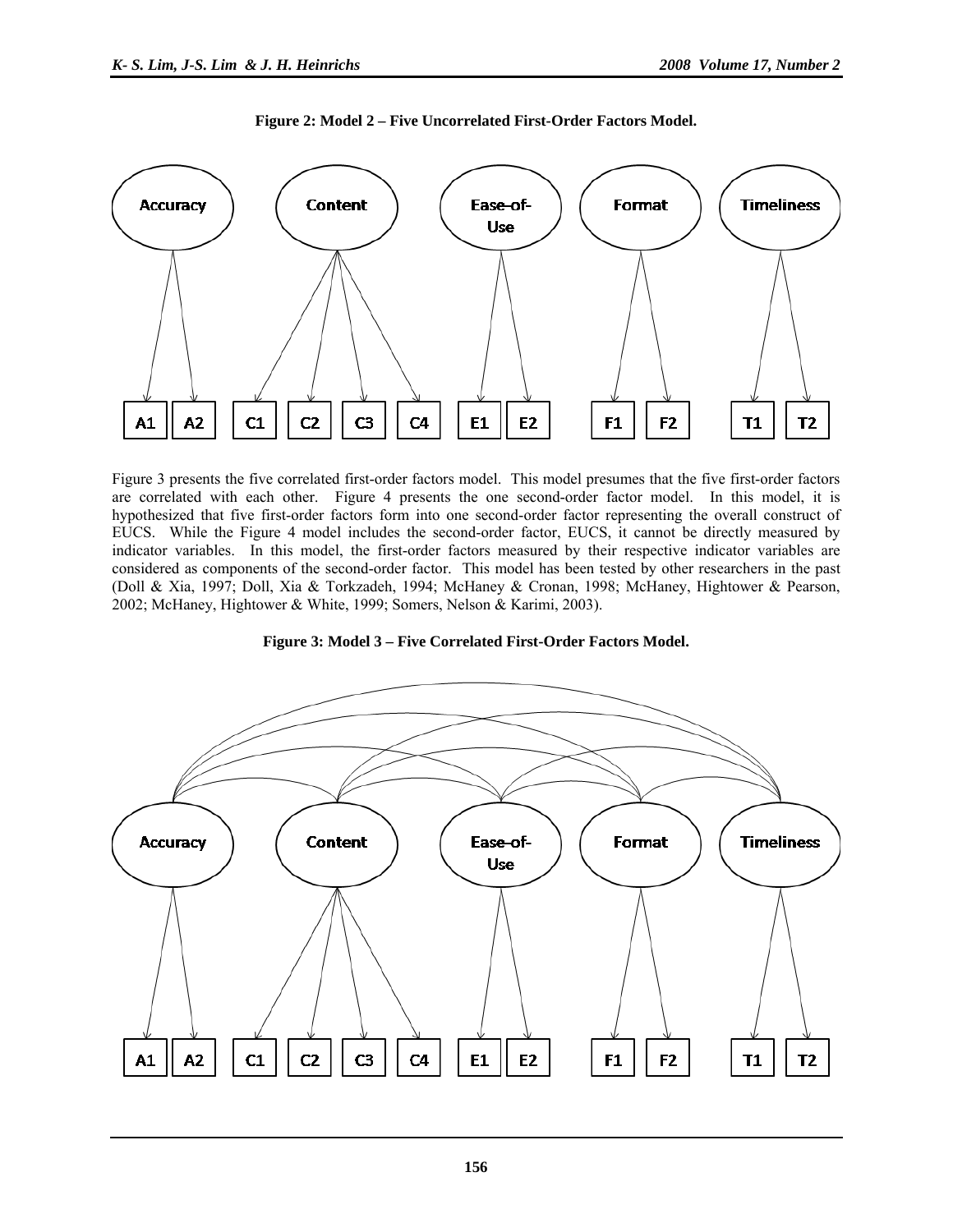

**Figure 4: Model 4 – Five First-Order Factors with One Second-Order Factor Model.**

#### **RESEARCH METHOD**

All instruments, including Doll and Torkzadeh's (1988) 12-item instrument, were translated into Korean following the procedures recommended by Brislin (1993). Specifically, bilingual business administration faculty and graduate students translated the instrument items into Korean, and then a second bilingual graduate student translated the items back into English. When the original version was not equivalent to the back-translated version, discussions among them were conducted to find a resolution. The translated Korean version and re-translated English version were revised until the meanings of the original English version were translated equivalently. After three iterations, the translated versions were regarded as equivalent to the original version by using standards described above.

A senior manager of the South Korean firms distributed the questionnaires to each participant at their work-sites. The participants were informed that their participation was voluntary and that their responses were anonymous. Participants were asked to seal the completed questionnaires in an envelope and forward the envelope to a designated contact person. The envelopes were collected 10 days after the questionnaires were initially distributed. A total of 108 usable questionnaires were received from the South Korean manufacturing firms. The majority of the respondents were middle managers of their firm. The breakdown of the responses by position was Director, 3%; Managers, 29%; and Assistant Managers, 68%. The breakdown of responses by number of employees at the firm was 100-499, 5%; 500-999, 11%; 1000 or more, 84 %. The Korean managers were asked to indicate their end-user satisfaction with respect to their firm's current business software applications.

#### **RESULTS**

#### **Analysis**

Descriptive statistics for the Doll and Torkzadeh's 12-item instrument to measure EUCS is presented in Table 1. The item means ranged from 3.15 to 3.54 on a five point scale (1 = almost never;  $3$  = about half the time;  $5$  = almost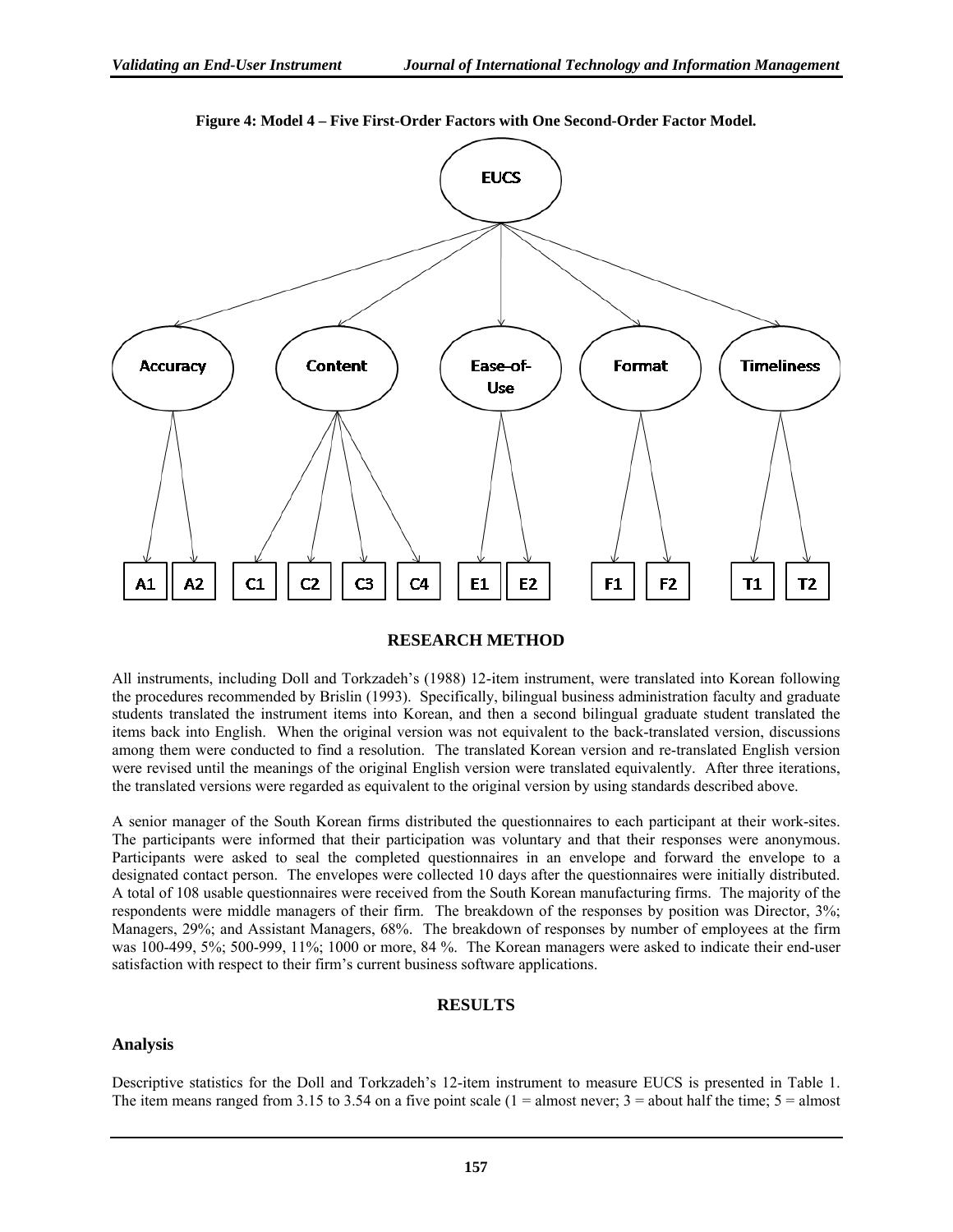always) indicating that Korean end-users were satisfied slightly more than half of the time with their business software applications in terms of accuracy, content, ease-of-use, format, and timeliness. The mean ratings for timeliness ranged from 3.15 to 3.24; this was the lowest reported item mean ratings. The mean ratings for accuracy ranged from 3.46 to 3.54; this was the highest reported item mean ratings.

Data were analyzed by structural equation analysis via LISREL. In analyzing the four alternative factor structural models, overall fit for each of the models, as well as individual coefficients, were evaluated. Confirmatory Factor Analysis (CFA) was used to assess the validity of the four described factor structural models. These models specify the structural relationship linking the twelve observed variables and the underlying theoretical factors, which are presumed to determine responses to the observed variables. The measurement model was tested using LISREL.

In evaluating the goodness-of-fit of the four alternative factor structural models, eight common model-fit measures were used. These eight model-fit indices included chi-square (*χ*2), chi-square/degrees of freedom (*χ*2*/df)*, normed fit index (NFI), goodness-of-fit index (GFI), adjusted goodness-of-fit index (AGFI), root mean square residual (RMSR), non-normed fit index, (NNFI), and comparative fit index (CFI). The chi-square  $(\chi^2)$  fit index is appropriate for sample sizes between 100 and 200, with the significance test becoming less reliable when the sample sizes are outside this range. The chi-square/degrees of freedom (*χ*2*/df*) ratio is better than the *χ*2 fit index, and this ratio should be less than three (Carmines & McIver, 1981) or less than two in a more restrictive sense (Premkumar & King, 1994).

| <b>Table 1: Descriptive Statistics.</b> |  |
|-----------------------------------------|--|
|-----------------------------------------|--|

|                |                                                                         |      | Std.      |
|----------------|-------------------------------------------------------------------------|------|-----------|
| Code           | <b>Question Item</b>                                                    | Mean | Deviation |
| A1             | Is the system accurate?                                                 | 3.54 | 0.68      |
| A2             | Are you satisfied with the accuracy of the system?                      | 3.46 | 0.62      |
| C <sub>1</sub> | Does the system provide precise information you need?                   | 3.52 | 0.74      |
| C2             | Does the information content meet your needs?                           | 3.44 | 0.75      |
| C <sub>3</sub> | Does the system provide reports that seem to be just about exactly what | 3.27 | 0.74      |
|                | you need?                                                               |      |           |
| C <sub>4</sub> | Does the system provide sufficient information?                         | 3.43 | 0.74      |
| E1             | Is the system user friendly?                                            | 3.49 | 0.79      |
| E2             | Is the system easy to use?                                              | 3.45 | 0.74      |
| F1             | Do you think the output is presented in a useful format?                | 3.39 | 0.73      |
| F <sub>2</sub> | Is the information clear?                                               | 3.34 | 0.73      |
| T1             | Do you get the information you need in time?                            | 3.15 | 0.75      |
| T2             | Does the system provide up-to-date information?                         | 3.24 | 0.72      |

Five point scale:  $1 =$  almost never;  $2 =$  some of the time;  $3 =$  about half of the time;

 $4 =$  most of the time;  $5 =$  almost always.

#### **Model Comparisons**

Table 2 presents the overall model fit indices for the four alternative factor structure models. The fit indices for Model 1 present a relatively poor fit of the data to the structural model. Seven of the fit indices for Model 1 (except RMSR) did not meet the recommended values. The *χ*2*/df* ratio was above its defined acceptable threshold. The NFI, GFI, AGFI, NNFI, and CFI were all below the recommended threshold value of 0.90. The RMSR value was 0.08 which is less than the recommended value of 0.10. Model 2 also indicates a poor fit of the data to the model. All eight fit indices for Model 2 did not meet the recommended values, thus indicating a poor fit for Model 2. The *χ*2*/df*  ratio and RMSR were greater than their acceptable threshold value. The NFI, GFI, AGFI, NNFI, and CFI were all below the recommended threshold value of 0.90. Based upon these indices, Model 1 has a better fit to the data than Model 2. The results obtained for Models 1 and 2 are consistent with the previous research findings (Doll  $\&$  Xia, 1997).

Model 3 presents a fairly good fit of the model to the data. Four of the fit indices meet the recommended threshold values. The *χ*2*/df* ratio (1.86) and RMSR (0.05) were less than their acceptable threshold values. The GFI (0.90)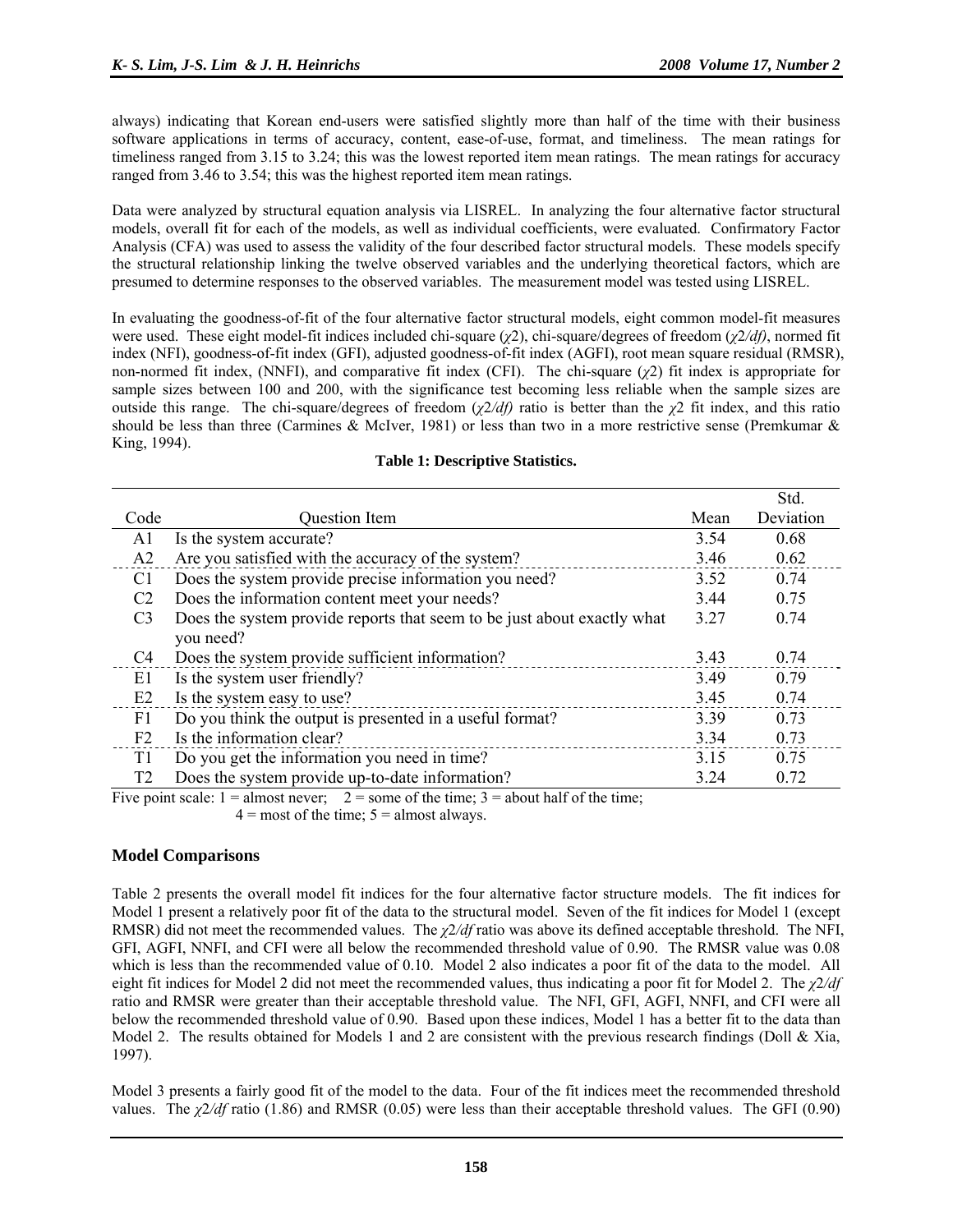and CFI (0.93) were equal to or greater than the recommended threshold value of 0.90. Model 4 also presents a fairly good fit of the model to the observed data. Four of the fit indices meet the recommended threshold values. The *χ*2*/df* ratio (1.78) and RMSR (0.05) were less than their acceptable threshold values. The NNFI (0.90) and CFI (0.93) were equal to or greater than the recommended threshold value of 0.90. When Model 4 was compared to Model 3, Model 4 showed slightly improved fit indices. While previous research (Doll & Xia, 1997; McHaney, Hightower & Pearson, 2002) reported a relatively poor fit of the Model 3 and significant improvement in fit of the Model 4 over Model 3, this study found similarly good fit of the Model 3 and Model 4.

|                                                  |             |            | Model 2:     | Model 3:    | Model 4:         |
|--------------------------------------------------|-------------|------------|--------------|-------------|------------------|
|                                                  |             | Model 1:   | Five         | Five        | Five First-Order |
|                                                  |             | One First- | Uncorrelated | Correlated  | Factors with One |
| Goodness of Fit                                  | Recommended | Order      | First-Order  | First-Order | Second-Order     |
| Indexes                                          | Values      | Factors    | Factors      | Factors     | Factor           |
| Chi-Square                                       |             | 156.84     | 256.80       | 81.79       | 87.25            |
| (df)                                             |             | (54)       | (54)         | (44)        | (49)             |
| Chi-Square $/df$                                 | $\leq 2.00$ | 2.90       | 4.76         | 1.86        | 1.78             |
| Normed Fit Index<br>(NFI)                        | $\geq 0.90$ | 0.74       | 0.57         | 0.86        | 0.85             |
| Goodness-of-Fit<br>Index (GFI)                   | $\geq 0.90$ | 0.83       | 0.69         | 0.90        | 0.89             |
| <b>Adjusted Goodness-</b><br>of-Fit Index (AGFI) | $\geq 0.90$ | 0.76       | 0.55         | 0.82        | 0.82             |
| Root Mean Square<br>Residual (RMSR)              | $\leq 100$  | 0.08       | 0.31         | 0.05        | 0.053            |
| Non-Normed Fit<br>Index (NNFI)                   | $\geq 0.90$ | 0.76       | 0.53         | 0.89        | 0.90             |
| Comparative Fit<br>Index (CFI)                   | $\geq 0.90$ | 0.80       | 0.61         | 0.93        | 0.93             |

|  |  |  | Table 2: Goodness-Of-Fit Measures for the Four Alternative Models. |
|--|--|--|--------------------------------------------------------------------|
|--|--|--|--------------------------------------------------------------------|

Table 3 presents standardized estimates and construct reliabilities for the twelve item measure. The lambda coefficients were all significant at the 0.01 level and ranged from 0.63 to 0.91 that are larger than the threshold value of 0.60 recommended by Bagozzi and Yi (1988). These results indicate the unidimensionality of the five subscale items. Composite reliabilities (*ρ*c) of the latent constructs recommended by Fornell and Larcker (1981) were calculated for the five subscales. Composite reliabilities (*ρ*c) of the latent constructs ranged from 0.786 to 0.887. The two items for the format subscale show composite reliability (*ρ*c) of 0.786 that is lower than the recommended value of 0.800. The composite reliabilities (*ρ*c) for accuracy, content, ease-of-use, and timeliness subscales were 0.833, 0.887, 0.802, and 0.814 respectively. R-square values range from 0.44 to 1.00, providing evidence of acceptable reliability for all factors. These results show the evidence of convergent validity and construct reliabilities of subscales.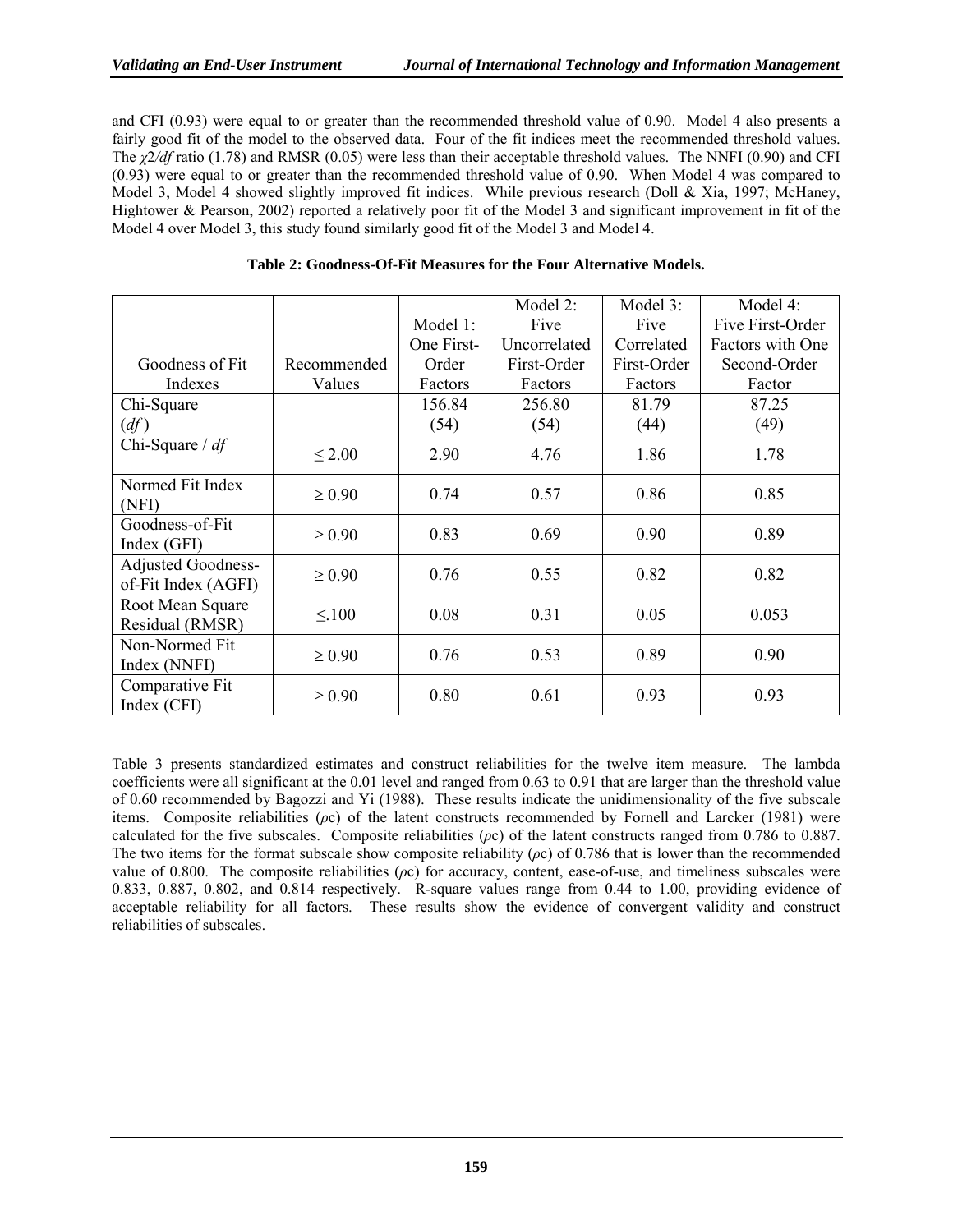|                                    | Factor   |         |             |        |            |
|------------------------------------|----------|---------|-------------|--------|------------|
| Question Item                      | Accuracy | Content | Ease-of-Use | Format | Timeliness |
| A1: System is accurate             | 0.80     |         |             |        |            |
| A2: Satisfied with system accuracy | 0.76     |         |             |        |            |
|                                    | (6.22)   |         |             |        |            |
| C1: System provides precise        |          | 0.81    |             |        |            |
| information needed                 |          |         |             |        |            |
| C2: Information content meets      |          | 0.75    |             |        |            |
| needs                              |          | (8.20)  |             |        |            |
| C3: System provides required       |          | 0.65    |             |        |            |
| reports                            |          | (6.92)  |             |        |            |
| C4: System provides sufficient     |          | 0.79    |             |        |            |
| information                        |          | (8.87)  |             |        |            |
| E1: System is user friendly        |          |         | 0.91        |        |            |
| E2: System is easy to use          |          |         | 0.65        |        |            |
|                                    |          |         | (5.25)      |        |            |
| F1: Output is presented in a clear |          |         |             | 0.82   |            |
| manner                             |          |         |             |        |            |
| F2: Information is clear           |          |         |             | 0.63   |            |
|                                    |          |         |             | (4.61) |            |
| T1: Information provided in time   |          |         |             |        | 0.79       |
| T2: Information is up-to-date      |          |         |             |        | 0.73       |
|                                    |          |         |             |        | (6.29)     |
| R-Squared                          | 0.50     | 1.00    | 0.46        | 0.44   | 0.63       |
| Composite Reliabilities $(\rho c)$ | 0.833    | 0.887   | 0.802       | 0.786  | 0.814      |

<sup>a</sup> Indicates a parameter fixed at 1.00 in the original solution.

t-values from factor loadings are indicated in parentheses.

Table 4 presents the correlation coefficients of the five factors obtained from Model 3 LISREL output. The correlations ranged from 0.30 to 0.79. Five correlations were larger than 0.60. The correlations of content with the other four factors and correlation between accuracy and ease-of-use were larger than 0.60. These correlations indicate somewhat questionable discriminant validity of the five subscales.

| Table 4: Model 3 Construct Correlation Coefficients. |  |
|------------------------------------------------------|--|
|------------------------------------------------------|--|

| Factor      |          |         |             |          |            |
|-------------|----------|---------|-------------|----------|------------|
|             | Accuracy | Content | Ease-of-Use | Format   | Timeliness |
| Accuracy    | 1.00     |         |             |          |            |
| Content     | 0.69     | 1.00    |             |          |            |
| Ease-of-Use | 0.60     | 0.64    | 1.00        |          |            |
| Format      | 0.39     | 0.68    | 0.30        | $1.00\,$ |            |
| Timeliness  | 0.55     | 0.79    | 0.52        | 0.49     | $.00\,$    |

The structural coefficients and their t-values (in parenthesis) for accuracy, content, ease-of-use, format, and timeliness subscales were 0.56 (5.91), 0.81 (9.10), 0.52 (5.39), 0.58 (6.16) and 0.62 (6.72) respectively. These results indicate acceptable construct validity of the latent factors comprising the EUCS construct. The results obtained from the Korean sample data support the identified structural equation model and the underlying theory. While the higher-order factor structure (Model 4) is found to be a better fit model, the five correlated first-order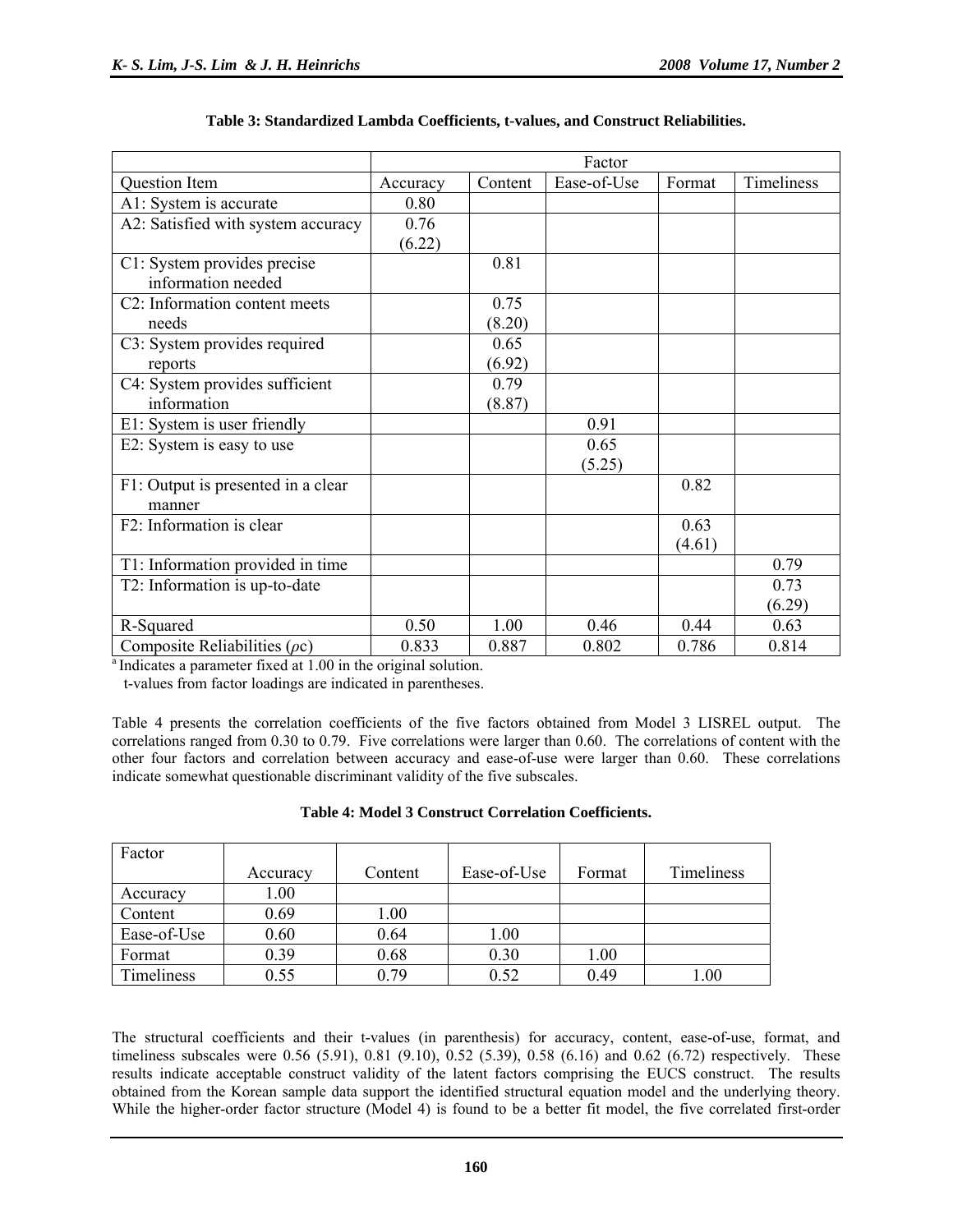factors structure (Model 3) was an equally good fit to the data. The improvement of Model 4 over Model 3 was not as substantial as was expected. These results generally support the generalizability of EUCS and the robustness of EUCS as a measure of user information system satisfaction.

#### **CONCLUSIONS AND DISCUSSION**

This study explored the four alternative factor structure models of end-user computing satisfaction using a sample of managers of South Korean firms. This study found support for the generalizability of the EUCS instrument. Many researchers call for extending the replication of an existing instrument, such as EUCS, in the MIS field (Berthon, Pitt, Ewing & Carr, 2002; Boudreau, Gefen & Straub, 2001; Klenke, 1992). This study advances previous research by using the EUCS instrument in a different sample and a different application.

This study supports previous findings that the EUCS has been shown to be a valid predictor of user satisfaction and good instrument usable for multiple cultures. However, interestingly, this study found somewhat different validation results from the Korean sample as compared to United States sample results reported in previous studies (Doll & Torkzadeh, 1988; Doll & Xia, 1997; Doll, Raghunathan, Lim & Gupta, 1995; McHaney, Hightower & White, 1999). Although this study's results support Model 4, contrary to the United States sample results where the improvement of Model 4 over Model 3 is substantial, the Korean sample results show that Model 3 and Model 4 are equally well supported. In addition, the evidence of the discriminant validity of the five subscales in Model 4 seems to be less than satisfactory in this study.

These validation result differences may be in part explained by cultural difference dimensions identified by Hofstede (1983). As described earlier, the Korean culture can be characterized as having "collectivist", "strong uncertainty avoidance", and "high power distance". McDermitt and Stock (1999), for example, found a positive relationship of group-oriented (i.e., collectivist) cultures to managerial satisfaction with advanced manufacturing technology outcomes. Similarly, Kangungo (1998) found a stronger relationship of computer-network use with user satisfaction in more task-oriented cultures.

As such, these cultural differences may have played a role in the way Korean managers answered the UISS scale items. The results show that Korean managers seem to have perceived these five dimensions as highly correlated first-order factors in their work environment. The high correlations among the five factors suggest that for Korean managers, the five UISS dimensions tested in this study may not be clearly defined and perceived distinctively. Especially, high correlations were found between content and timeliness and between content and accuracy. This suggests that timeliness and accuracy are highly correlated to content and implies that the appropriate timeliness and accuracy may be dependent upon the nature and scope of the content. This finding may be due to the fact that Asian, and in particular Korean, management systems do not value or encourage the knowledge sharing and communication of accurate and timely information (Bock et al., 2005). Asian managers typically safeguard valued information among their closed group members instead of disclosing it for public scrutiny or use. Computer files, business information, system reports, and software applications are more commonly shared among close-knit group members and are considered as group-owned rather than individually owned. In addition, deadlines or report requirements are more flexibly defined and enforced among Korean managers. These differences in the information system work environment would make it difficult for Korean managers to separate these five components of EUCS and assess the satisfaction level distinctively. A similar finding is reported by Yoo and Torrey (2002). Their study shows that there exists significant differences in the way Korean and United States consultants create, seek, share, and preserve knowledge in their respective organizational setting. They reported that Korean consultants rely more on social networks than on external searches for knowledge and information. Japanese managers who share a similar collectivist and uncertainty avoidance culture, tend to use information technology for purposes of control rather than for individual support (Kambayashi & Scarbrough, 2001). Loiacono and Lin (2005) reported significant cultural differences between Chinese and US website customers in their assessment of website quality.

In addition, the correlation between content and format was also very high suggesting that content may determine the appropriateness of the format used in presenting the information. As Asian culture is more socially oriented and situation centered, the release of information which promotes conformity and reinforces the existing relationship networks is encouraged. Messages which advocate radical change or undermine social stability tend to be suppressed (Kim & Peterson, 2003). As such, cultural values can influence the processes used for communicating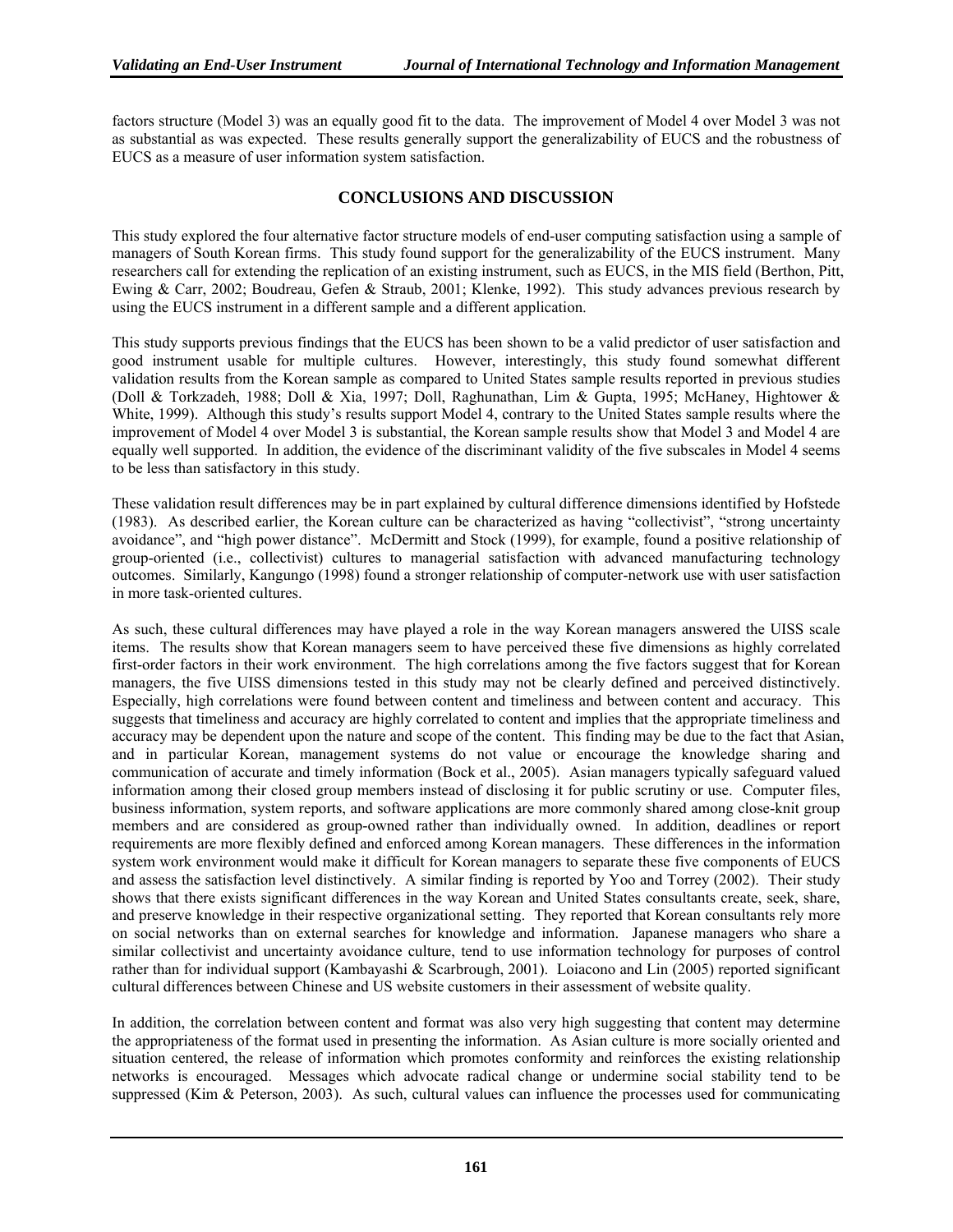and interpreting information. While Western cultures use low context forms of communication, the Asian high context cultures tend to use more implicit and indirect communication (Möller & Svahn, 2004). This often translates to the absence of both formal communications systems and explicit, consistent, or clear rules. In Asian culture there is little value in codifying business information into a certain specified form if its context would be lost. Therefore, Asian managers tend to use ambiguous or conditional statements to maintain flexibility, promote harmony, preserve face, achieve compromise, and avoid conflict (Espinosa et al., 2006). As a result, this study found that Korean managers consider content accuracy, timeliness, and format factors are all contingent to the content of interest.

The differences found in validation results using Korean sample data provide significant implications for theory development and cross-cultural management practices. When global businesses are incorporating or developing information systems in Asian cultures, these global businesses should consider implementing an IS system and report formats that do not challenge the power relationships (Peterson et al., 2003). The IT applications that challenge the power relationships are difficult to get implemented and accepted by those in authority roles as well as subordinates. Any new applications which impose new work practices that may directly conflict with the core Asian culture values would not be able to achieve high end-user satisfaction. This is particularly important for global Multi National Corporations (MNCs) such as airline companies as information must be gathered, stored, distributed, and presented in such a way as to ensure integrity and effectiveness of the global network. Due to competitive market environment, local cultures cannot be easily accommodated in this situation. Therefore, to minimize the negative cultural impact and to increase end-user satisfaction of applications, global MNCs should make every effort to address cultural differences within the project teams developing the IT systems or when outsourcing the IT systems development (Chen et al., 2006; Wei & Peach, 2006) and provide training such that a clearly defined set of methods and procedures are followed (Espinosa et al., 2006). It is also critical to reduce anxiety experienced by top management in those high uncertainty avoidance cultures by demonstrating that the same application or systems are successfully used in similar cultural settings and have maintained the close-knit group relationships as well as information business structure (Martinsons & Westwood, 1997; Yang, 2006).

Global MNCs should make investments wisely such that IT applications help senior management monitor and control business operations and selectively communicate management directives to organizational subordinates (Shore & Venkatachalam, 1996). Those managers in MNCs who interact with Korean business leaders or develop information systems for the Korean market should be sensitive to and take account of the distinctively characterized Asian information management practice (Kim & Peterson, 2003).

If researchers are interested in using the five subscales in analysis separately in a cross-cultural research, care should be taken regarding the discriminant validity. Different cultures may create confounding among factors and may result in weak discriminant validity. Future research also needs to evaluate other higher-order factor structures in different cultural settings. In addition, further refinement of the measurement scale would provide advancement of measurement theory development and construct validation research.

#### **REFERENCES**

- Adams, D. A., Nelson, R. R., & Todd, P. A. (1992). Perceived Usefulness, Ease-of-Use, and Usage of Information Technology: A Replication. *MIS Quarterly*, 16(2), 227-247.
- Akbulut, A. Y. & Motwani, J. (2005). The Road to ERP Success: Understanding End-User Perceptions. *Journal of International Technology and Information Management*, 14(4), 13-26.
- Au, N., Ngai, E. W. T. & Cheng, T. C. E. (2002). A Critical Review of End-User Information System Satisfaction Research and a New Research Framework. *Omega*, 30(6), 451-478.
- Bagozzi, R. P. & Yi, Y. (1988). On The Evaluation of Structural Equation Models. *Journal of the Academy of Marketing Science*, 16(1), 74-94.
- Bailey, J. E. & Pearson, S. W. (1983). Development of a Tool for Measuring and Analyzing Computer User Satisfaction. *Management Science*, 29(5), 530-545.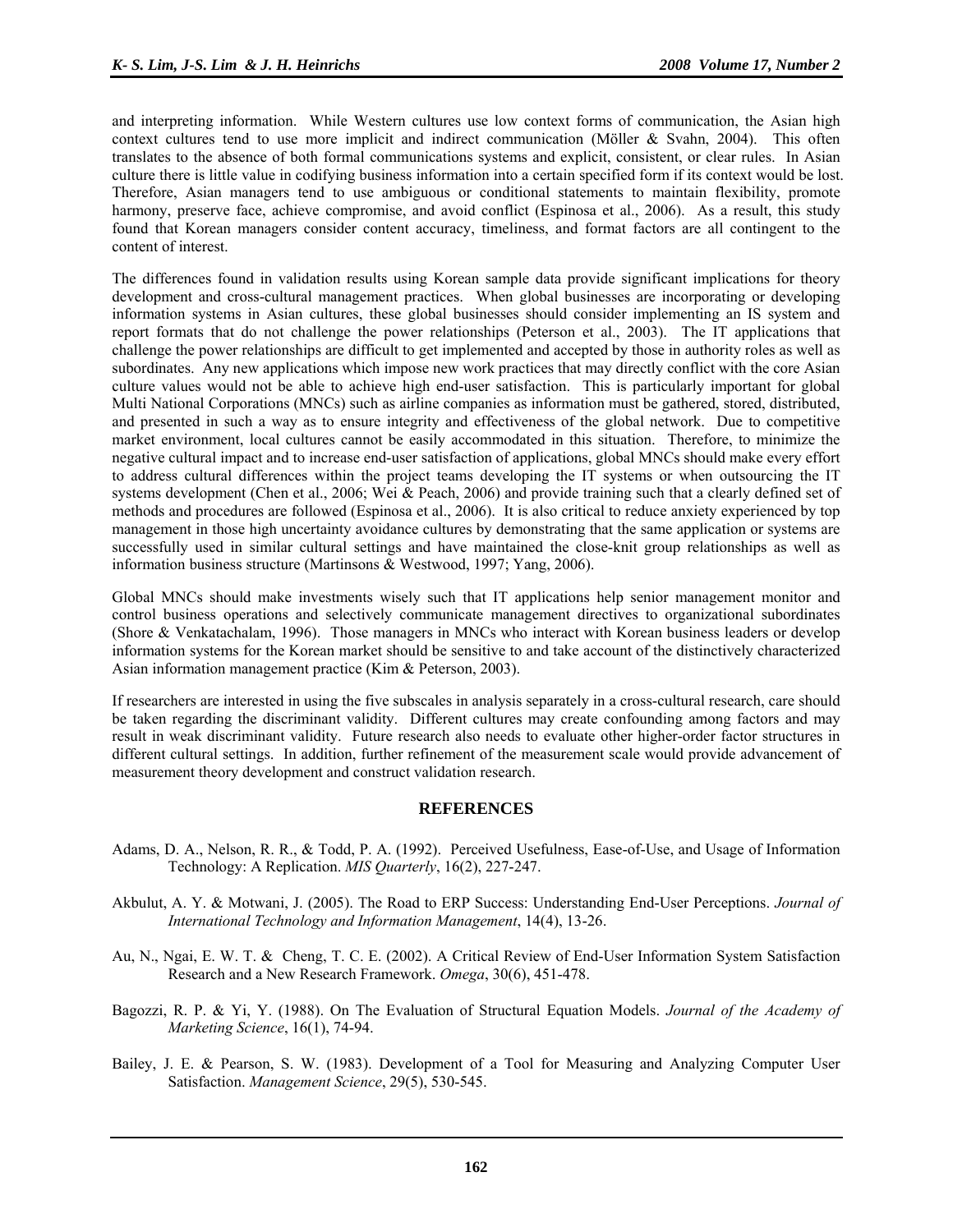- Berthon, P., Pitt, L., Ewing, M. & Carr, C. L. (2002). Potential Research Space in MIS: A Framework for Envisioning and Evaluating Research Replication, Extension, and Generation. *Information Systems Research*, 13(4), 416-427.
- Bock, G. W., Zmud, R. W., Kim, Y. G. & Lee, J. N. (2005). Behavioral Intention Formation in Knowledge Sharing: Examining the Roles of Extrinsic Motivators, Social-Psychological Forces, and Organizational Climate. *MIS Quarterly*, 29(1), 87-111.
- Boudreau, M., Gefen, D. & Straub, D. W. (2001). Validation in Information Systems Research. *MIS Quarterly*, 25(1), 1-14.
- Brislin, R. (1993). Understanding Culture's Influence on Behavior. Fort Worth, TX: Harcourt Brace College Publishers.
- Calhoun, K. J., Teng, J. T. C. & Cheon, M. J. (2002). Impact of National Culture on Information Technology Usage Behavior: An Exploratory Study of Decision Making in Korea and the USA. *Behavior and Information Technology*, 21(4), 293-302.
- Carmines, E. G. & McIver, S. P. (1981). Analyzing Models with Unobserved Variables: Analysis of Covariance Structures. In G.W. Bohrnstedt & E. F. Borgatta (Eds.), Social Measurement: Current Issues. Beverly Hills, CA: Sage.
- Chen, F., Romano, Jr., N. C. & Nunamaker, Jr.,J. F. (2006). A Collaborative Project Management Approach and a Framework for Its Supporting Systems. *Journal of International Technology and Information Management*, 15(2), 1-16.
- Chen, L. D., Soliman, K. S., Mao, E. & Frolick, M. (2000). Measuring User Satisfaction with Data Warehouses: An Exploratory Study. *Information and Management*, 37(3), 103-110.
- Chu, P. C., Spires, Eric E. & Sueyoshi, T. (1999). Cross-Cultural Differences in Choice Behavior and Use of Decision Aids: A Comparison of Japan and the United States. *Organizational Behavior and Human Decision Processes*, 2(77), 147-170.
- Couger, J. D. (1986). Effect of Cultural Differences on Motivation of Analysts and Programmers: Singapore vs. the United States. *MIS Quarterly*, 10(2), 189-196.
- DeLone, W. H. & McLean, E. R. (1992). Information Systems Success: The Quest for the Dependent Variable. *Information Systems Research*, 3(1), 60-95.
- Doll, W. J. & Torkzadeh, G. (1988). The Measurement of End-User Computing Satisfaction. *MIS Quarterly*, 12(2), 259-274.
- Doll, W. J., Raghunathan T. S., Lim, J. & Gupta, Y. (1995). A Confirmatory Factor Analysis of the User Information System Satisfaction Instruments. *Information Systems Management*, 6(2), 177-188.
- Doll, W. J. & Xia, W. (1997). A Confirmatory Factor Analysis of the End-User Computing Satisfaction Instrument: A Replication. *Journal of End User Computing*, 9(2), 24-31.
- Doll, W. J., Xia, W., and Torkzadeh, G. (1994). A Confirmatory Factor Analysis of the End-User Computing Satisfaction Instrument. *MIS Quarterly*, 18(4), 357-369.
- Downing, C. E. (1999). System Usage Behavior as a Proxy for User Satisfaction: An Empirical Investigation. *Information and Management*, 35(4), 203-216.
- Espinosa, J. A., DeLone, W. & Lee, G. (2006). Global Boundaries, Task Processes, and IS Project Success: A Field Study. *Information Technology and People*, 19(4), 345-370.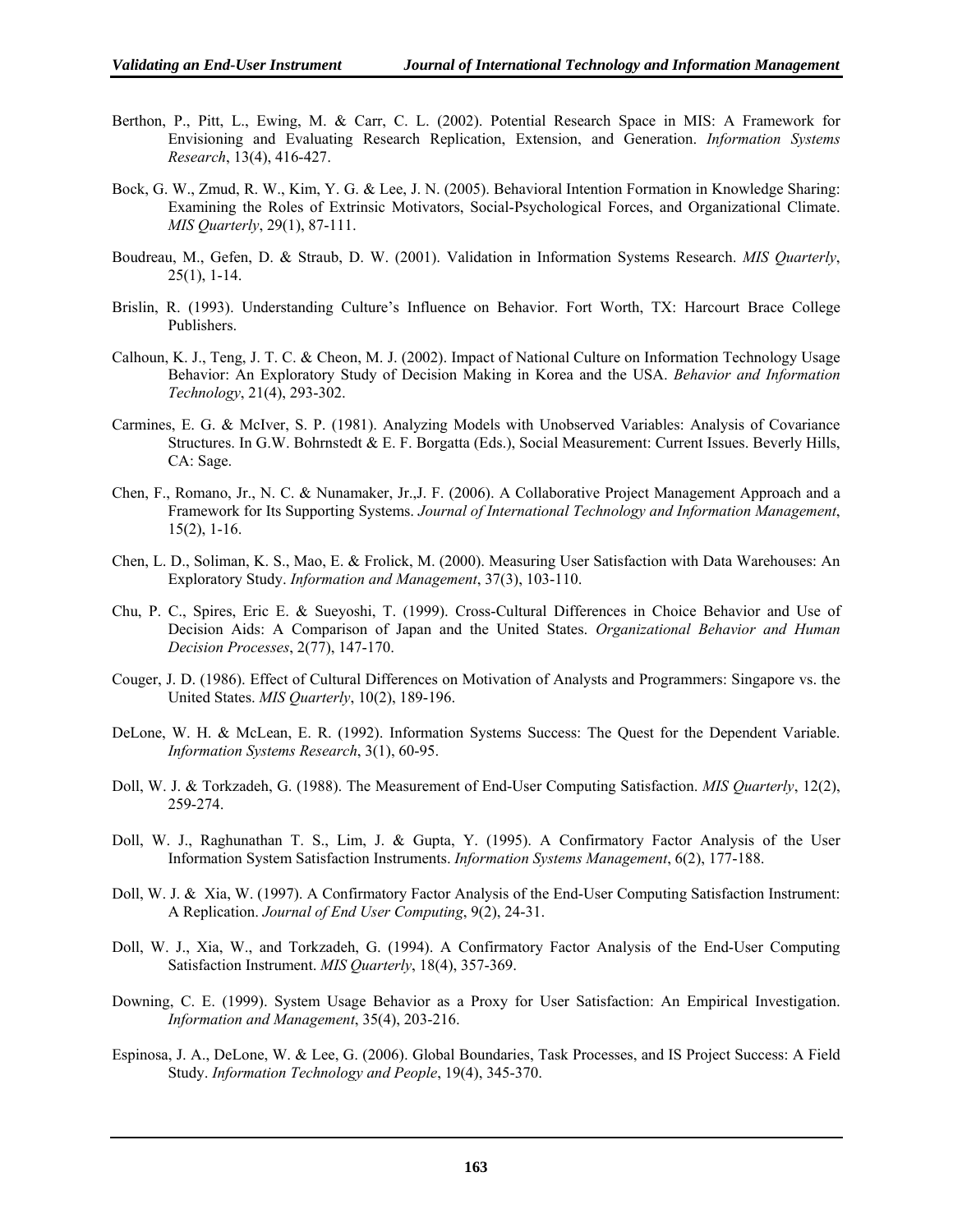- Fornell, C. & Larcker, D. F. (1981). Evaluating Structural Equation Models with Unobservable Variables and Measurement Error. *Journal of Marketing Research*, 18(2), 39-50.
- Galletta, D. F. & Lederer, A. L. (1989). Some Cautions on the Measurement of User Information Satisfaction. *Decision Sciences*, 20 (3), 419-438.
- Gefen, D. & Straub, D. W. (1997). Gender Differences in the Perception and Use of E-Mail: An Extension to the Technology Acceptance. *MIS Quarterly*, 21(4), 389-400.
- Harper, G. R. & Utley, D. R. (2001). Organizational Culture and Successful Information Technology Implementation. *Engineering Management Journal*, 13(2), 11-15.
- Hendrickson, A. R., Glorfeld, K. & Cronan, T. P. (1994). On the Repeated Test-Retest Reliability of the End-User Computing Satisfaction Instrument: A Comment. *Decision Sciences*, 25(4), 655-667.
- Hendrickson, A. R., Massey, P. D. & Cronan, T. P. (1993). On the Test-Retest Reliability of Perceived Usefulness and Perceived Ease of Use Scales. *MIS Quarterly*, 17(2), 227-230.
- Hofstede, G. (1980). Culture's Consequences. Beverly Hills, CA: Sage.
- Hofstede, G. (1983). The Cultural Relativity of Organizational Practices and Theories. *Journal of International Business Studies*, 14(2), 75-89.
- Ives, B. & Olson, M. H. (1984). User Involvement and MIS Success: A Review of Research. *Management Science*, 30(5), 586-603.
- Ives, B., Olson, M. H. & Baroudi, J. J. (1983). The Measurement of User Information Satisfaction. *Communications of the ACM*, 26(10), 785-793.
- Jones, M. C., Berry, R. L. & Yi-Fang Ku, C. (2003). Electronic Data Interchange: A Perspective From Taiwan. *Journal of International Technology and Information Management*, 12(1), 121-136.
- Kambayashi, N. & Scarbrough, H. (2001). Cultural Influences on IT Use Amongst Factory Managers: A UK-Japanese Comparison. *Journal of Information Technology*, 16(4), 221-236.
- Kangungo, S. (1998). An Empirical Study of Organizational Culture and Network-based Computer Use. *Computers in Human Behavior*, 14(1), 79-91.
- Kim, C. S. & Peterson, D. K. (2003). A Comparison of the Perceived Importance of Information Systems Development Strategies by Developers from the United States and Korea. *Information Resources Management Journal*, 16(2), 1-18.
- Klenke, K. (1992). Construct Measurement in Management Information Systems: A Review and Critique of User Satisfaction and User Involvement Instruments. *INFOR*, 30(4), 325-348.
- Leidner, D. E. & Kayworth, T. (2006). A Review of Culture in Information Systems Research: Toward a Theory of IT-Culture Conflict. *MIS Quarterly*, 30(2), 357-399.
- Loiacono, E. T. & Lin, H. (2005). A Cross-cultural Comparison of U.S. and Chinese Website Customers. *Journal of International Technology and Information Management*, 14(1), 53-70.
- McDermott, C. M. & Stock, G. N. (1999). Organizational Culture and Advanced Manufacturing Technology Implementation. *Journal of Operations Management*, 17(5), 521-533.
- McHaney, R. & Cronan, T. P. (1998). Computer Simulation Success: On the Use of the End-user Computing Satisfaction Instrument: A Comment. *Decision Sciences*, 29(2), 525-534.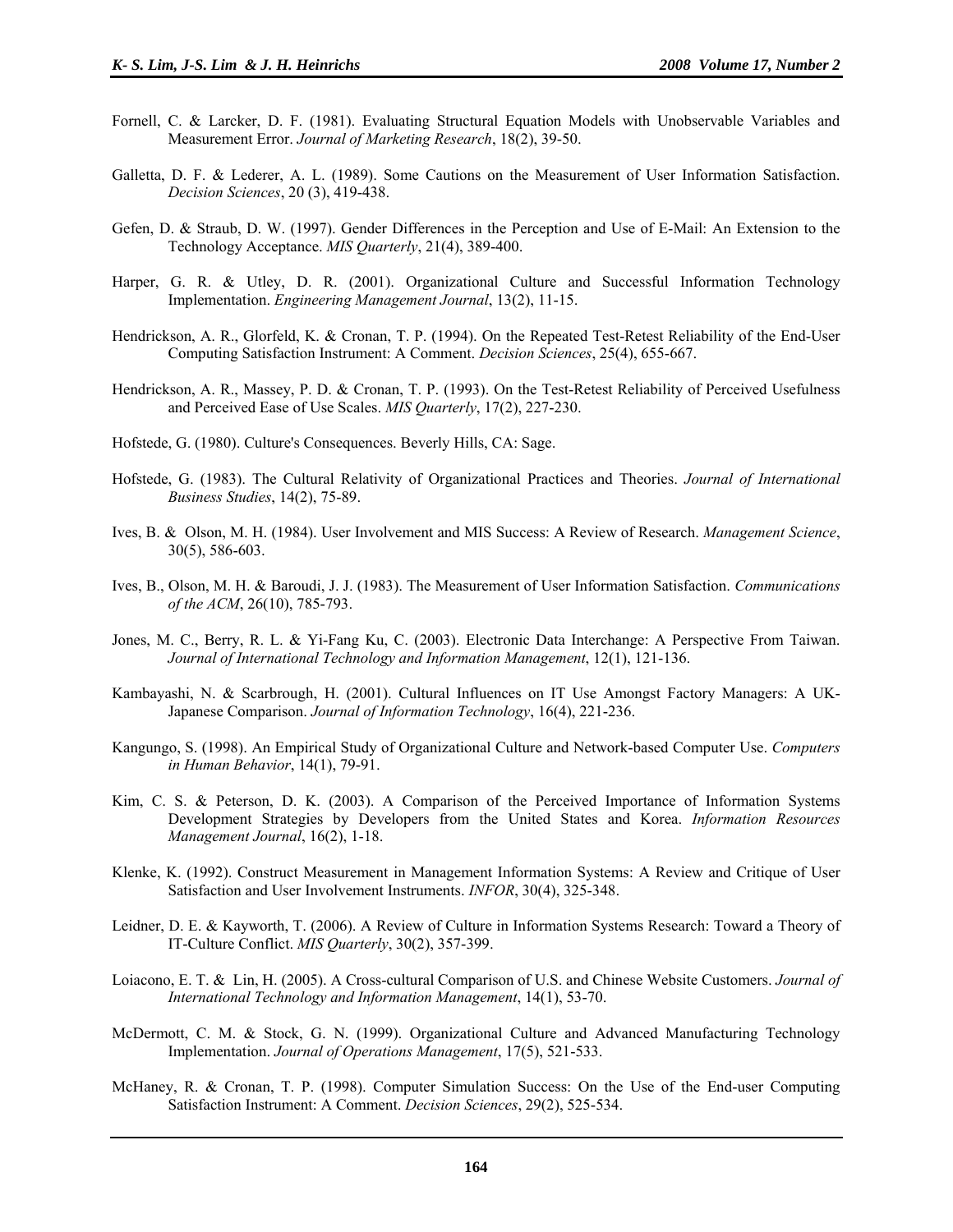- McHaney, R., Hightower, R. & Pearson, J. (2002). A Validation of the End-user Computing Satisfaction Instrument in Taiwan. *Information and Management*, 39(6), 503-511.
- McHaney, R., Hightower, R. & White, D. (1999). EUCS Test-Retest Reliability in Representational Model Decision Support Systems. *Information and Management*, 36(2), 109-119.
- de Madariaga, J. G. (2004). Customer Relationship Management (CRM): A Comparative Study between USA and Spain. *Journal of International Technology and Information Management*, 13(2), 87-96.
- Martinsons, M. G. & Westwood, R. I. (1997). Management Information Systems in the Chinese Business Culture. *Information and Management*, 32(5), 215-228.
- Möller, K. & Svahn, S. (2004). Crossing East-West Boundaries: Knowledge Sharing in Intercultural Business Networks. *Industrial Marketing Management*, 33(3), 219-228.
- Nath, R. & Murthy, N. R. V. (2004). A Study of the Relationship between Internet Diffusion and Culture. *Journal of International Technology and Information Management*, 13(2), 123-132.
- Peterson, D. K, Kim, C. S. & Kim, J. H. (2003). Perceptions of Information Systems Objectives: A Comparison of IS Professionals from the United States and Korea. *Journal of Global Information Technology Management*, 6(2), 27-44.
- Premkumar, G. & King, W. R. (1994). Organizational Characteristics and Information Systems Planning: An Empirical Study. *Information Systems Research*, 5(2), 75-109.
- Rose, G. M., Evaristo, R. & Straub, D. (2003). Culture and Consumer Responses to Web Download Time: A Four-Continent Study of Mono and Polychronism. *IEEE Transaction on Engineering Management*, 50(1), 31-43.
- Shore, B. & Venkatachalam, A. R. (1996). Role of National Culture in the Transfer of Information Technology. *Journal of Strategic Information Systems,* 5(1), 19-35.
- Simon, S. J. (2000). The Relationship of Learning Style and Training Method to End-User Computing Satisfaction and Computer Use: A Structural Equation Model. *Information Technology, Learning, and Performance Journal*, 18(1), 41–59.
- Somers, T., Nelson K. & Karimi J. (2003). Confirmatory Factor Analysis of the End-User Computing Satisfaction Instrument: Replication Within An ERP Domain. *Decision Sciences*, 34(3), 595-621.
- Straub, D. W. (1994). The Effect of Culture on IT Diffusion: E-Mail and FAX in Japan and the U.S. *Information Systems Research,* 5(1), 23-47.
- Watson, R. T., Ho, T. H. & Raman, K. S. (1994). A Fourth Dimension of Group Support Systems. *Communications of the ACM*, 37(10), 45-55.
- Yang, I. (2006). Jeong Exchange and Collective Leadership in Korean Organizations. *Asia Pacific Journal of Management*, 23(3), 283-298.
- Yoo, Y. & Torrey, B. (2002). National culture and knowledge management in a global learning organization. In The Strategic Management of Intellectual Capital and Organizational Knowledge, C.W. Choo and N. Bontis (eds.), New York, NY: Oxford University Press, 421-434.
- Wei, J. & Peach, B. (2006). Development of a Risk Assessment Model for Global Information Technology Outsourcing. *Journal of International Technology and Information Management*, 15(4), 35-50.